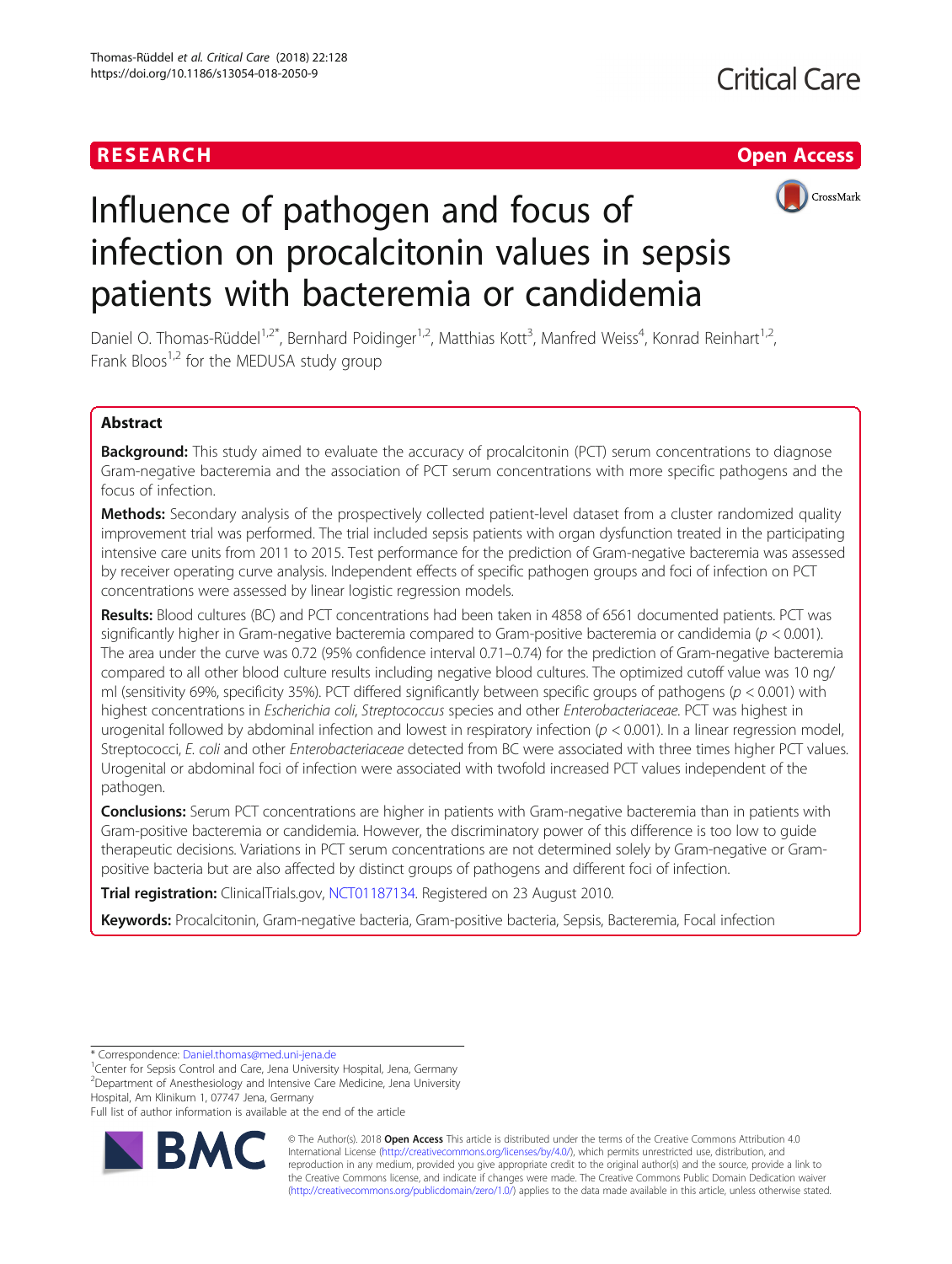# Background

The production of procalcitonin (PCT), a prohormone of calcitonin, is upregulated in ubiquitous tissues in response to inflammatory stimuli including severe infection [[1,](#page-9-0) [2](#page-9-0)]. Even though elevated PCT serum concentrations are not exclusively specific to infections, PCT is considered among the best available biomarkers to diagnose sepsis [[3](#page-9-0)] and can be helpful in reducing antibiotic exposure [\[4\]](#page-9-0). Beside initiation or discontinuation of antimicrobial therapy, the potential role of PCT in choosing specific antimicrobial substances without microbiological proof has been discussed [\[5,](#page-9-0) [6](#page-9-0)]. Indeed, several studies have reported higher PCT levels in Gram-negative bacteremia compared to Gram-positive bacteremia  $[5, 7-10]$  $[5, 7-10]$  $[5, 7-10]$  $[5, 7-10]$  $[5, 7-10]$ . However, as interpretation of these studies is hampered by small sample size or limited clinical data, we analyzed data from a previous quality improvement trial in patients with severe sepsis or septic shock with a high number of patients [[11](#page-9-0)]. The aim of this retrospective analysis was to evaluate the accuracy of PCT serum concentrations to predict Gramnegative bacteremia and to analyze whether specific pathogens and the focus of infection have a relevant influence on PCT serum concentrations.

# Methods

# Study design

This is a secondary analysis of the prospectively collected patient-level dataset from the MEDUSA study, a cluster randomized quality improvement trial aiming to improve early sepsis diagnosis and treatment in the participating hospitals by a multifaceted educational program [[11](#page-9-0)]. The original trial was registered at [ClinicalTrials.gov](http://clinicaltrials.gov) (NCT01187134) and was approved by the local ethics committees at each participating institution (see Additional file [1](#page-8-0) for a complete list) and by the responsible state data protection boards.

# Study population

Patients treated between July 1, 2011 and May 31, 2015 on the participating intensive care units (ICUs) with proven or suspected infection and at least one new infection-related organ dysfunction were eligible for inclusion. Patients were excluded if they had relevant limitations of therapy, were not treated on a participating ICU or had infection control measures started at another hospital before transfer.

# Data collection and laboratory diagnostics

Data collection and definitions were as described previously [[11](#page-9-0), [12](#page-9-0)]. Briefly, onset of severe sepsis or septic shock was defined as the time of first infection-related organ dysfunction. PCT measurements were performed in local laboratories using commercially available assays as part of routine care. Highest values of PCT and other laboratory parameters and most pathological values for vital signs but not changes over time were recorded within the first 24 h after the onset of severe sepsis as baseline data.

Blood cultures were drawn at severe sepsis onset before or after the start of antimicrobial therapy and processed and analyzed according to local standards. Blood culture results reporting typical contaminants (e.g., coagulasenegative Staphylococci, Corynebacterium species, Propionibacterium acnes and other skin colonizers) were carefully assessed by the treating physicians and if judged as contaminations were considered blood culture-negative in all analyses. Only isolates considered real pathogens were reported. Pathogens were grouped into Gram-positive bacteria, Gram-negative bacteria and candida. Pathogens were further divided into seven groups according to their phylogenetic relationship (Staphylococcus spp., Streptococcus spp., Enterococcus spp., Escherichia coli, Enterobacteriaceae other than E. coli, Pseudomonas spp. and Candida spp.). An eighth group was composed of all rarely detected pathogens that did not belong to one of the seven groups. The focus of infection was identified retrospectively by the treating physician taking into account all available clinical and microbiological data. For analysis, foci of infection were grouped into four categories (respiratory, abdominal, urogenital and bones/soft tissue).

# Data analysis

Categorical data are expressed as absolute and relative frequencies, continuous data as median and interquartile range (IQR). Differences between groups were assessed by chi-square test or Kruskal–Wallis test. To assess the classification performance of PCT to predict Gram-negative bacteremia, receiver operating characteristic (ROC) curves with area under the curve (AUC) were calculated. In a second step, optimal cutoff values were determined by the Youden's index and test performance measures were calculated. In order to achieve normal distribution for further analysis, PCT was logarithmically transformed to the base of 10 (logPCT) and distribution was assessed by P–P plots (see Additional file [2](#page-8-0): Figure S1). To look for subgroups of pathogens and foci of infection distinguished by PCT values, one-way ANOVA with Scheffe and Dunnet's T3 post hoc comparison were performed based on logPCT.

We calculated linear logistic regression models with logPCT as the dependent variable in order to assess for an independent effect of pathogen groups and foci of infection on PCT values. Specific groups of pathogens, foci of infection and interaction terms were stepwise included in the model. To account for potential confounding by antimicrobial therapy, the models were restricted to cases with blood cultures drawn before the start of a new antimicrobial therapy. In a further approach, potential confounders were added to the model by forward selection.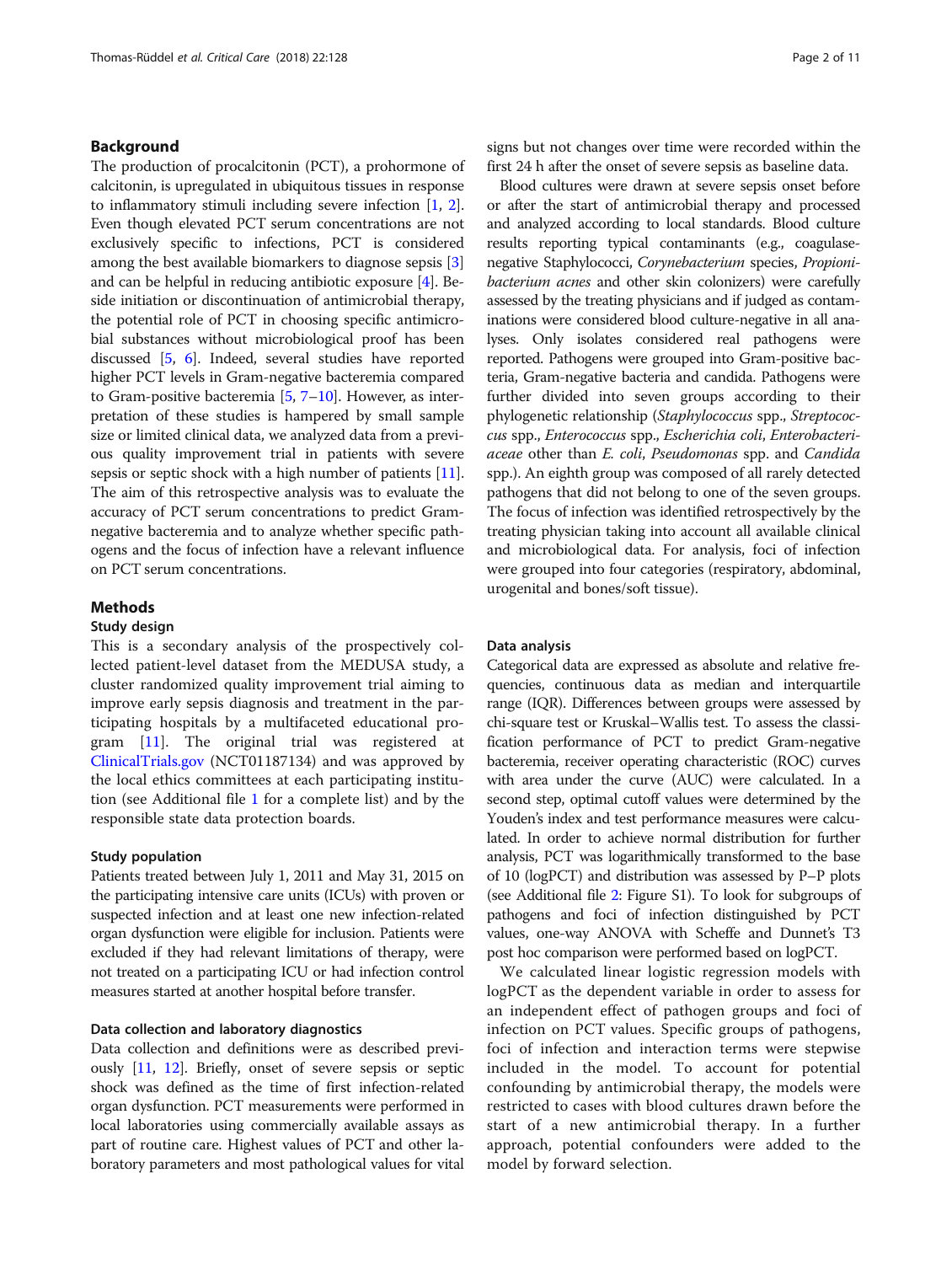$p \leq 0.05$  was considered statistically significant for all tests. Estimated values are presented with 95% confidence intervals (CIs). All analyses were performed using IBM SPSS Statistics 23.0 and 25 (IBM, Armonk, NY, USA).

# Results

# Patient population

During the study period, 6561 patients with severe sepsis including septic shock from 40 hospitals were documented. Of these, 1266 had no blood cultures drawn at the time of sepsis onset and 691 had no PCT measured, resulting in 4858 patients with blood culture results and a PCT value available for analysis (Table 1).

Baseline and outcome clinical information depending on blood culture results is presented in Table [2.](#page-3-0) PCT concentrations were about three times higher in patients with positive blood cultures compared to negative or contaminated blood cultures ( $p < 0.001$ ). Those with positive blood cultures showed a slightly higher severity of disease (SOFA score, serum lactate, urine output) but a similar proportion of patients meeting the criteria for septic shock. There was no difference in PCT values between patients with negative or contaminated blood cultures ( $p = 0.8$ ).

# Prediction of Gram-negative bacteremia

Blood cultures positive with Gram-negative pathogens were found in 815 patients only, while 948 patients were blood culture-positive with Gram-positive bacteria, solely, and 65 with candida spp. only. Those 159 patients with any mix of the three groups of pathogens were excluded from the analysis.

PCT concentrations in patients with Gram-negative bacteremia (26 ng/ml (7.7–63.1)) were distinctly higher than in patients with Gram-positive bacteremia (7.1 ng/ml (2.0–23.3)) or candidemia (4.7 ng/ml (1.9–13.7)) ( $p < 0$ . 001) (Fig. [1a\)](#page-4-0). There was no difference in C-reactive protein (CRP) concentrations ( $p = 0.7$ ) or white blood cell count  $(p = 0.3)$  between the three groups.

The AUC in the ROC analysis was 0.69 (95% confidence interval 0.67–0.72) for the differentiation of Gram-negative bacteremia from Gram-positive bacteremia or candidemia and was 0.72 (95% CI 0.71–0.74) for the prediction of Gram-negative bacteremia compared to all other blood culture results including negative blood cultures (see

Additional file [2](#page-8-0): Figure S2). Test performances for optimal cutoff values are presented in Table [3.](#page-4-0)

# Pathogen species, foci of infection and PCT concentrations

Blood cultures positive with pathogens of a single group out of the predefined seven groups according to phylogenetic relationship and case numbers were found in 1643 patients (Table [3\)](#page-4-0). We excluded 143 cases with pathogens which could not reasonably be grouped due to rarity and no close phylogenetic relationship to other pathogens. Another 207 patients with several groups of pathogens detected were excluded from the analysis. PCT concentrations differed significantly between the seven pathogen species ( $p <$ 0.001), with highest concentrations in E. coli, Streptococcus spp. and other Enterobacteriaceae (Fig. [1b](#page-4-0)). There were no differences in PCT concentrations within the groups of pathogens except for Staphylococci and no distinct subsets could be identified from the different types of Staphylococci (Table [4](#page-5-0)).

Within the four infection categories, 3665 patients had a single focus of infection (Fig. [1c](#page-4-0)). We excluded 469 cases with unknown or rare focus of infection and 723 cases with more than one focus. There were significant differences in PCT concentrations between the different foci of infection ( $p < 0.001$ ). PCT concentrations were highest in patients with urogenital infection, followed by abdominal infection, and lowest in respiratory infection (Fig. [1c\)](#page-4-0).

A linear regression model was calculated based on 1146 cases with blood cultures positive with pathogens of a single group of pathogens and a single focus of infection using pathogen group and focus of infection as predictors of logPCT (Table [5\)](#page-6-0). Streptococci, E. coli and other Enterobacteriaceae were associated with three times higher PCT values than other pathogens in blood culture. Urogenital or abdominal foci of infection were associated with a twofold increased PCT concentration independent from the detected pathogen. There was no significant interaction effect between detected pathogen and focus of infection for the association with PCT concentrations.

A second linear regression model was calculated based on all cases showing that the detection of any pathogen except Pseudomonas spp. and Candida spp.

Table 1 Patient population regarding blood cultures and procalcitonin measurements

| Procalcitonin measured |       | Blood cultures drawn before or after first dose of antibiotics |            |      |  |
|------------------------|-------|----------------------------------------------------------------|------------|------|--|
|                        | No    | Yes, before                                                    | Yes, after |      |  |
| No                     | 254   | 281                                                            | 156        | 691  |  |
| Yes                    | 1012  | 3157                                                           | 1701       | 5870 |  |
| Total                  | ' 266 | 3438                                                           | 1857       | 6561 |  |

In sum, 4858 patients (marked in bold) with blood cultures and procalcitonin taken at sepsis onset were available for analysis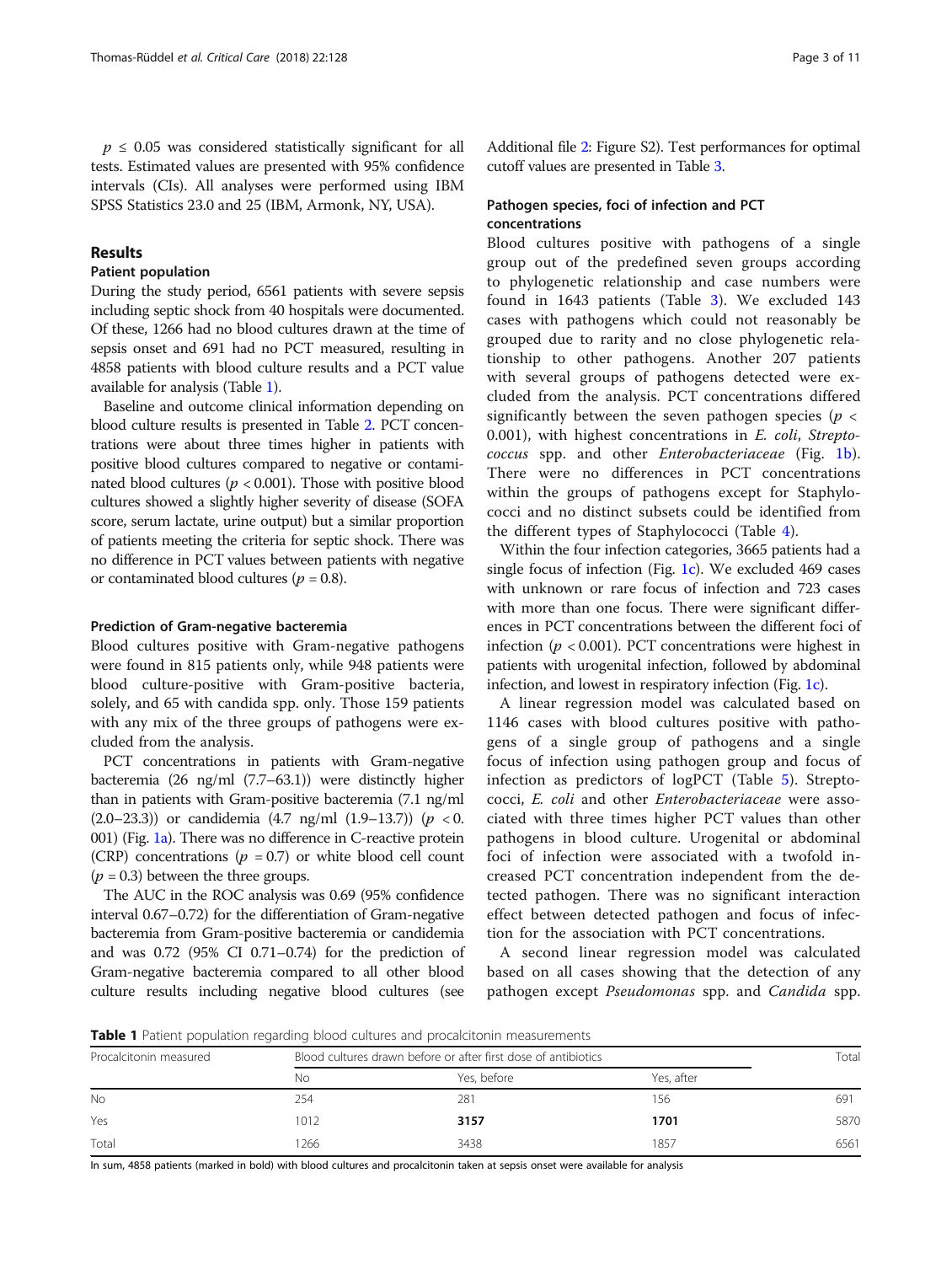# <span id="page-3-0"></span>Table 2 Patient characteristics

| Characteristic            | All patients<br>$(n = 4858)$ | Blood culture results                     |                                           |           |
|---------------------------|------------------------------|-------------------------------------------|-------------------------------------------|-----------|
|                           |                              | Negative or contamination<br>$(n = 2875)$ | Positive with<br>pathogen<br>$(n = 1983)$ | $p$ value |
| Age (years)               | 70 (59-77)                   | 70 (59-77)                                | 70 (59-77)                                | 0.37      |
| Sex (male)                | 3060 (63)                    | 1817 (63)                                 | 1243 (63)                                 | 0.71      |
| Origin of infection       |                              |                                           |                                           | < 0.001   |
| Community acquired        | 2136 (44.0)                  | 1172 (39.6)                               | 964 (46.5)                                |           |
| Nosocomial (ICU)          | 1005 (20.7)                  | 644 (24.0)                                | 361 (19.2)                                |           |
| Nosocomial (ward)         | 1579 (32.5)                  | 990 (34.6)                                | 589 (31.1)                                |           |
| Nosocomial (nursing home) | 138 (2.8)                    | 69 (1.8)                                  | 69 (3.2)                                  |           |
| Focus of infection        |                              |                                           |                                           |           |
| Respiratory               | 2035 (41.9)                  | 1386 (48.2)                               | 649 (32.7)                                | < 0.001   |
| Abdominal                 | 1632 (33.6)                  | 1040 (36.2)                               | 592 (29.9)                                | < 0.001   |
| Urogenital                | 744 (15.3)                   | 288 (10.0)                                | 456 (23.0)                                | < 0.001   |
| Bones/soft tissue         | 565 (11.6)                   | 282 (9.8)                                 | 283 (14.3)                                | < 0.001   |
| Other                     | 673 (13.9)                   | 300 (10.4)                                | 373 (18.8)                                | < 0.001   |
| Clinical data and scores  |                              |                                           |                                           |           |
| PCT (ng/ml)               | $6.4(1.7-25.6)$              | $4.1(1.2 - 15.5)$                         | $12.6(3.3 - 41.9)$                        | < 0.001   |
| CRP (mg/ml)               | 208 (116-301)                | 196 (111-293)                             | 219 (125-310)                             | < 0.001   |
| WBC (10 <sup>9</sup> )    | $16.3(10.7-23.5)$            | $16.1(10.9-23.1)$                         | 16.4 (10.2-23.8)                          | 0.85      |
| Leukopenia (WBC ≤ 4)      | 545 (11.2)                   | 281 (9.8)                                 | 264 (13.3)                                | < 0.001   |
| Temperature (°C)          | 38.0 (36.3-38.8)             | 37.9 (36.0-38.7)                          | 38.2 (36.8-39.0)                          | < 0.001   |
| Lactate (mmol/l)          | $2.7(1.6-5.0)$               | $2.6(1.5-4.7)$                            | $3.0(1.7-5.5)$                            | < 0.001   |
| Urine output (ml/24 h)    | 1390 (620-2350)              | 1420 (660-2430)                           | 1320 (580-2300)                           | 0.02      |
| SOFA                      | $9(7-12)$                    | $9(7-11)$                                 | $10(7-12)$                                | < 0.001   |
| Septic shock <sup>a</sup> | 2714 (55.9)                  | 1577 (54.9)                               | 1137 (57.3)                               | 0.09      |
| Mortality                 |                              |                                           |                                           |           |
| ICU mortality             | 1485 (30.6)                  | 872 (30.4)                                | 613 (30.9)                                | 0.68      |
| 28-Day mortality          | 1562 (33.0)                  | 888 (31.7)                                | 674 (34.8)                                | 0.03      |
| Hospital mortality        | 1861 (38.4)                  | 1080 (37.6)                               | 781 (39.4)                                | 0.21      |

Data expressed as median (Q1–Q3) or number (percentage). p values for comparison between negative and positive blood culture result groups ICU intensive care unit, PCT procalcitonin, CRP C-reactive protein, WBC white blood cell count, SOFA Sequential Organ Failure Assessment Score <sup>a</sup>Septic shock by Sepsis-3 criteria

in blood cultures was associated with higher PCT concentrations compared to negative blood cultures as the reference group (Table [6\)](#page-6-0).

The effects of focus of infection on PCT serum concentrations stratified for the most frequent pathogens are shown in Fig. [2](#page-7-0). Including potential confounders such as age, sex, origin of infection, type of ICU admission and disease severity (SOFA score, septic shock and lactate) as additional predictors (Table [7](#page-8-0)) showed very similar effects for pathogens and foci of infection. Also, restricting the analyses to cases that had blood cultures drawn before the start of a new antimicrobial therapy (see Additional file [2](#page-8-0): Tables S1 and S2) did not result in major changes.

# **Discussion**

The main finding of this study is confirmation that sepsis patients with proven Gram-negative bacteremia have significantly higher PCT concentrations than patients with Gram-positive bacteremia or candidemia. However, the present study demonstrates that the diagnostic accuracy is not sufficient to tailor empiric antimicrobial therapy based on PCT concentrations. In addition, for the first time in a large number of clinically wellcharacterized patients, an independent association of focus of infection and specific groups of pathogens with differences in PCT concentrations was detected. Urogenital or abdominal foci of infection were associated with two times higher PCT values, and Streptococci, E.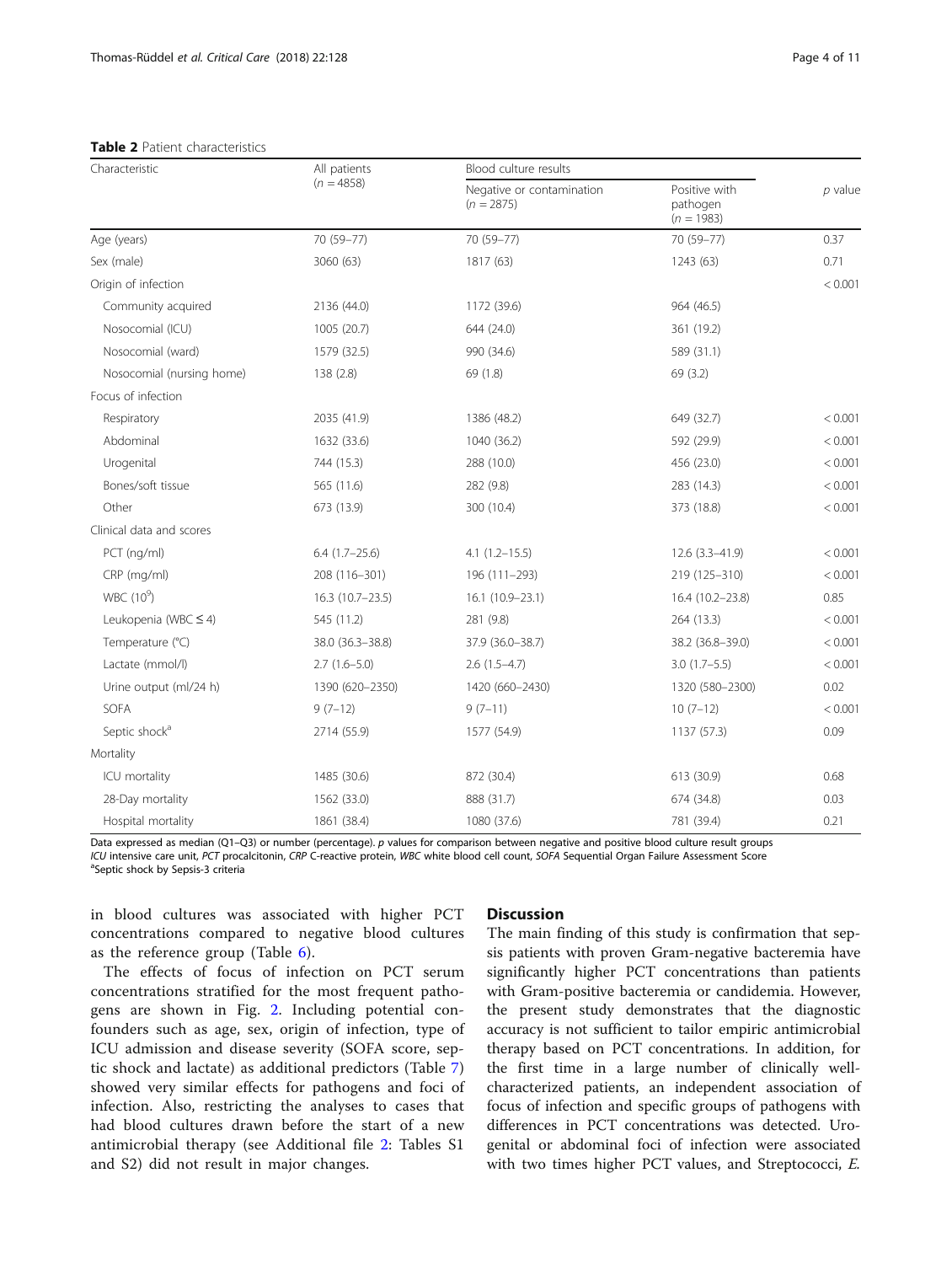<span id="page-4-0"></span>

coli and other Enterobacteriaceae detected from BC with three times higher PCT values.

The association of Gram-negative bacteremia with high PCT concentrations is in agreement with other studies performed in different patient populations [\[5](#page-9-0), [8](#page-9-0)–[10](#page-9-0), [13](#page-9-0)–[15](#page-9-0)]. However, absolute PCT concentrations reported in Gramnegative bacteremia differed considerably between these studies with median values ranging from 2.2 ng/ml [[10](#page-9-0)] up to 39 ng/ml [\[8\]](#page-9-0). These differences are most likely attributable to different patient populations including patients with endocarditis [[13](#page-9-0)] and febrile neutropenia [\[14\]](#page-9-0). Some larger patient cohorts were composed of all patients with blood culture results and corresponding PCT measurements available from intensive care units [\[5\]](#page-9-0) or whole hospitals [[9](#page-9-0), [10](#page-9-0)] lacking clinical data including any confirmed diagnosis of infection or sepsis. Hence, comparability to our results is limited. Studies reporting patients diagnosed with clinical sepsis diagnosis and bacteremia, resembling our patient population, reported median PCT concentrations of 39 ng/ ml  $[8]$  and 27 ng/ml  $[16]$  in patients with Gram-negative bacteremia, being similar to the median PCT concentration of 26 ng/ml in 815 patients with Gram-negative bacteremia in our study.

As PCT expression is at least partly induced by inflammatory cytokines [\[17\]](#page-9-0), differences in the pathogen specific signaling could explain the observed differences in PCT concentrations in the present study. Lipopolysaccharides (LPS), cell wall components of Gram-negative bacteria, are

the prototypical class of pathogen-associated molecular patterns (PAMPs) and are recognized by cells of the innate immune system via toll-like receptor 4 (TLR4), while lipoteichoic acid (LTA), a cell wall component of Grampositive bacteria, is recognized by toll-like receptor 2 (TLR2) [[18](#page-9-0), [19](#page-9-0)]. The intracellular signaling cascades of both receptors converge in part through common adaptor molecules on the same transcription factors, and both receptors are activated by components of whole Gram-negative and Gram-positive bacteria [\[18\]](#page-9-0). Nevertheless, the TLR4 dominant activation by Gram-negative bacteria and the TLR2-dominant activation by Gram-positive bacteria result in a very different induction of several inflammatory cytokines [\[18](#page-9-0), [20](#page-9-0)–[22](#page-9-0)] and different gene expression patterns in leukocytes [\[20](#page-9-0)] in vitro. Higher levels of Interleukin-6 (IL-6) [\[23,](#page-9-0) [24](#page-9-0)] and Interleukin-8 (IL-8) [[24](#page-9-0)] have been reported in patients with Gram-negative bacteremia. These differences probably contribute to the observed differences in PCT response seen with Gram-negative or Gram-positive bacteremia.

To our knowledge, we are the first to describe significant differences in PCT concentrations for more specific groups of pathogens in a high number of clinically well-defined patients. Previous reports have been difficult to interpret due to the small number of cases for any but the most common pathogens [[5](#page-9-0), [16\]](#page-9-0). In two large studies, one group reported nearly identical PCT concentrations for Staphylococci, Streptococci and Enterococci [\[10](#page-9-0)], and the other reported

Table 3 Test performance of procalcitonin for prediction of Gram-negative bacteremia

| Classification                                                 | Optimal cutoff (ng/ml) | <b>SENS</b> | <b>SPEC</b> | PPV  | <b>NPV</b> | PLR  | NLR  | <b>ACC</b> |
|----------------------------------------------------------------|------------------------|-------------|-------------|------|------------|------|------|------------|
| Gram-negative bacteremia vs<br>Gram-positive/candidemia        | 17.5                   | 0.59        | 0.70        | 0.61 | 0.68       | 1.98 | 0.59 | 0.65       |
| Gram-negative bacteremia vs<br>all other blood culture results | 10                     | 0.69        | 0.65        | 0.33 | 0.9        | 1.97 | 0.47 | 0.66       |

Optimal cutoff values derived from receiver operating characteristics by Youden's index and sensitivity (SENS), specificity (SPEC), positive predictive value (PPV), negative predictive value (NPV), positive likelihood ratio (PLR), negative likelihood ratio (NLR) and accuracy (ACC) calculated from the resulting 2 × 2 tables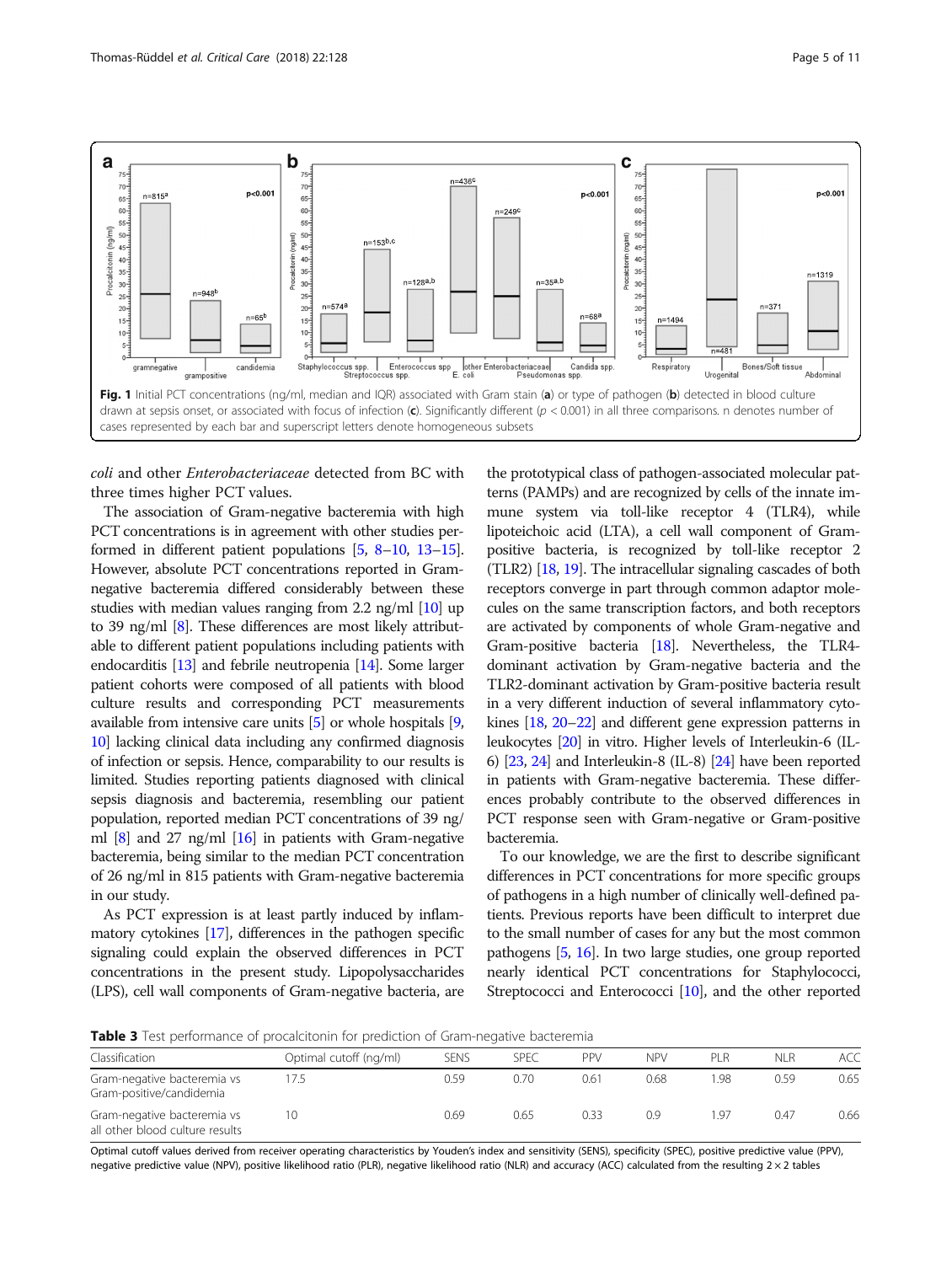<span id="page-5-0"></span>Table 4 Procalcitonin values associated with different pathogens

| Pathogen species detected from blood cultures                          | Number         | PCT (IQR)            | $p$ value |
|------------------------------------------------------------------------|----------------|----------------------|-----------|
| Staphylococcus spp.                                                    | 574            | $5.6(1.9-17.7)$      | 0.015     |
| Staphylococcus aureus, methicillin sensitive                           | 272            | $7.2$ (2.7-20.7)     |           |
| Staphylococcus aureus, methicillin resistant                           | 58             | $4.7(1.4 - 10.6)$    |           |
| Coagulase-negative Staphylococci, methicillin sensitive                | 151            | $5.2(1.4-16.1)$      |           |
| Coagulase-negative Staphylococci, methicillin resistant                | 65             | $3.8(1.3 - 12.8)$    |           |
| Streptococcus spp.                                                     | 153            | 18.2 (6.2-44.1)      | 0.12      |
| Streptococci, Group A, B, C or G                                       | 59             | 18.2 (8.4-47.3)      |           |
| Streptococcus pneumoniae                                               | 63             | $21.6(7-48.3)$       |           |
| Other Streptococci (Streptococcus mutans, other viridans Streptococci) | 26             | $6.8$ $(3.6-44.1)$   |           |
| Enterococcus spp.                                                      | 128            | $6.8$ $(2.2 - 27.8)$ | 0.5       |
| Enterococcus faecalis                                                  | 41             | $8.7(2.1-54)$        |           |
| Enterococcus faecium                                                   | 71             | $6.7$ $(2.3-25.3)$   |           |
| Vancomycin-resistant Enterococci                                       | 7              | $1.9(0.5-99.3)$      |           |
| Escherichia coli                                                       | 436            | 26.8 (9.8-70)        |           |
| Enterobacteriaceae other than E. coli                                  | 249            | 24.9 (7.6-57.1)      | 0.07      |
| Enterobacter spp.                                                      | 38             | $21.1 (7.6 - 56.8)$  |           |
| Klebsiella spp.                                                        | 123            | $21.5(6-49.7)$       |           |
| Proteus spp.                                                           | 47             | 46.8 (9.1-97.6)      |           |
| Serratia spp.                                                          | 20             | $12.1(6.5 - 42.4)$   |           |
| Citrobacter spp.                                                       | 9              | 37.8 (15.1–113.1)    |           |
| Enterobacteriaceae, other                                              | 2              | $3.7(2.4-5)$         |           |
| Pseudomonas spp.                                                       | 35             | $5.9(2.1 - 28.4)$    | 0.4       |
| Pseudomonas aeruginosa                                                 | 32             | $6.1(3.1 - 30.6)$    |           |
| Pseudomonas, other                                                     | 3              | $2.0(0.6-28.4)$      |           |
| Candida spp.                                                           | 68             | $4.7(2 - 14)$        | 0.7       |
| Candida albicans                                                       | 57             | $5.3$ $(2.1 - 15.3)$ |           |
| Candida, other                                                         | 37             | $6.5(2.2 - 17.4)$    |           |
| Rare pathogens                                                         |                |                      |           |
| Listeria monocytogenes                                                 | 7              | $8.0(0.8-19.7)$      |           |
| Acinetobacter spp.                                                     | $\overline{7}$ | $5.8(0.9 - 39.0)$    |           |
| Haemophilus spp.                                                       | $\overline{4}$ | 29.9 (17.3-36.6)     |           |

Absolute numbers for defined groups of pathogens (in bold) and the pathogens composing them (reported only for cases with a single pathogen detected from blood culture). p values for differences between pathogens within a group. Additionally, three most frequent of the rare pathogens reported at end of the table IQR interquartile range, PCT procalcitonin

higher PCT concentrations in Streptococci than in other Gram-positive bacteria, but those PCT concentrations were still much lower than in the reported groups of *Enterobac*teriaceae [\[9\]](#page-9-0). Both studies had heterogeneous patient populations with extremely limited clinical information and did not assess the clinical relevance of the detected pathogens. A recent study on community-acquired pneumonia showed higher PCT concentrations associated with typical bacteria than with atypical bacteria [\[25\]](#page-9-0). One experimental study described several differences in intracellular signaling after TLR activation between Group A Streptococci, Staphylococcus aureus and E. coli, and speculated that this

results in a lower inflammatory response in Streptococci [[26](#page-10-0)]. Another in-vitro study compared cytokine production induced in cord blood cells by heat-killed Group B Streptococci, E. coli and Staphylococcus epidermidis, and found quite different response patterns with higher cytokine levels for *E. coli* and Streptococci [\[21](#page-9-0)]. The cytolytic toxin pneumolysin of Streptococcus pneumoniae is known to strongly activate TLR 4 [[27](#page-10-0)], which may contribute to the high concentrations of PCT seen with Streptococcal bacteremia in our study.

The difference in the clinical course of sepsis depending on the focus of infection is widely acknowledged [[28](#page-10-0)].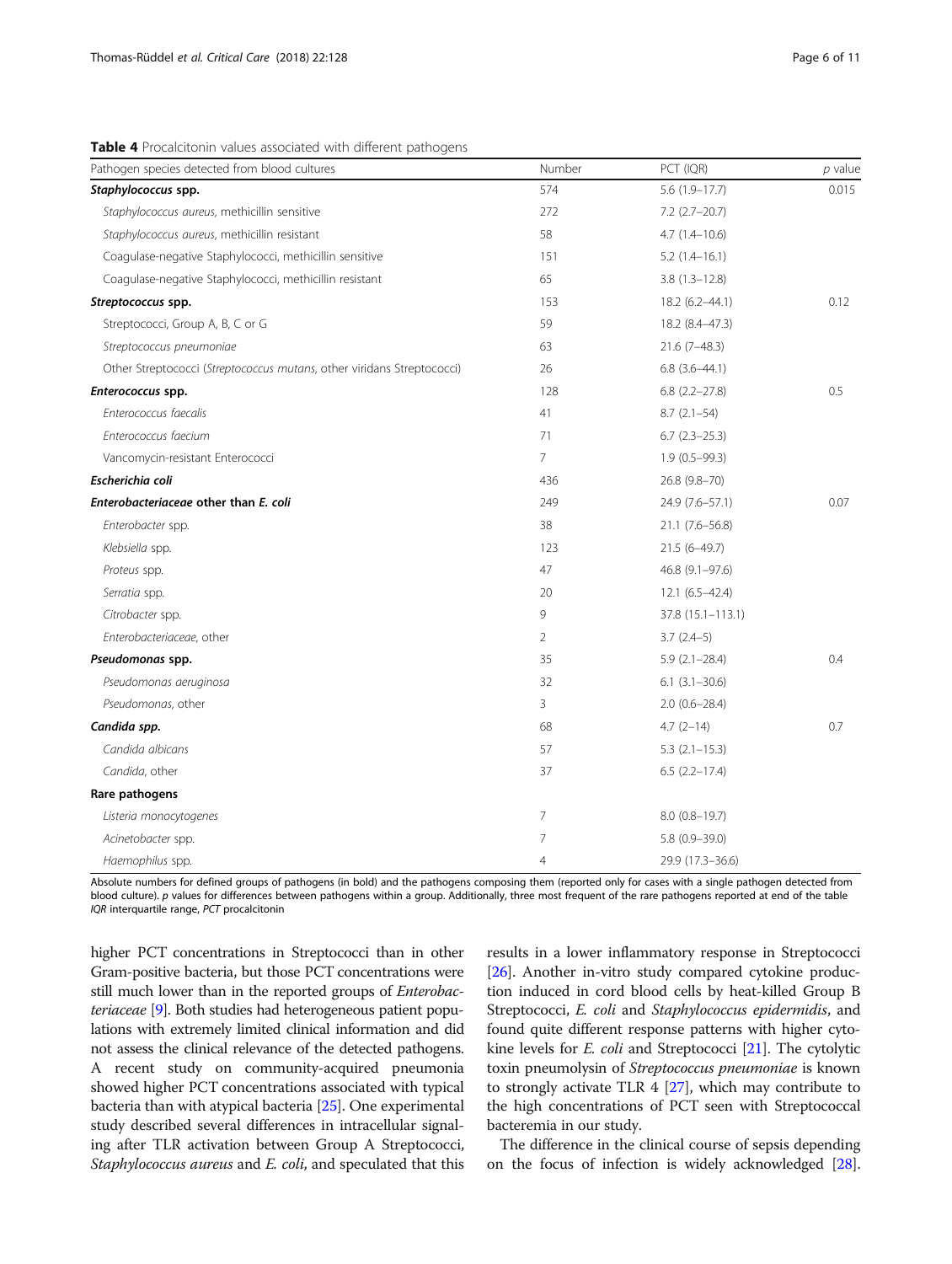<span id="page-6-0"></span>Table 5 Linear regression model limited to cases with one pathogen group and one focus of infection

| Variable                  | Regression coefficient | 95% CI                     | $p$ value | Multiplier<br>$(95% \text{ Cl})$ |
|---------------------------|------------------------|----------------------------|-----------|----------------------------------|
| Staphylococcus spp.       | 0.00                   | $(-0.22 \text{ to } 0.21)$ | 1.0       | $1.0(0.6-1.6)$                   |
| Streptococcus spp.        | 0.50                   | $(0.26 - 0.74)$            | < 0.001   | $3.2$ (1.8-5.5)                  |
| Enterococcus spp.         | 0.06                   | $(-0.18 \text{ to } 0.31)$ | 0.6       | $1.1(0.7-2.0)$                   |
| Escherichia coli          | 0.50                   | $(0.29 - 0.72)$            | < 0.001   | $3.2(1.9-5.2)$                   |
| Enterobacteriaceae, other | 0.49                   | $(0.26 - 0.72)$            | < 0.001   | $3.1(1.8-5.2)$                   |
| Pseudomonas spp.          | 0.04                   | $(-0.3 \text{ to } 0.37)$  | 0.8       | $1.1(0.5-2.3)$                   |
| Candida spp.              | Reference              |                            |           | Reference                        |
| Respiratory               | $-0.01$                | $(-0.14 \text{ to } 0.12)$ | 0.9       | $1(0.7-1.3)$                     |
| Abdominal                 | 0.27                   | $(0.14 - 0.41)$            | < 0.001   | $1.9(1.4 - 2.6)$                 |
| Urogenital                | 0.32                   | $(0.17 - 0.47)$            | < 0.001   | $2.1(1.5-3.0)$                   |
| Bones/soft tissue         | Reference              |                            |           | Reference                        |
| Intercept                 | 0.63                   | $(0.41 - 0.86)$            | < 0.001   | $4.3(2.6 - 7.2)$                 |

Stepwise linear regression model for influence of pathogens in blood culture and focus of infection on logPCT (p < 0.001 for both steps) limited to 1146 cases with one pathogen group detected in blood culture and one focus of infection; adjusted  $R^2 = 0.18$ ; effect of the interaction term not significant (p = 0.13) and it was omitted from final model

After reversal of the logarithmic transformation, the multiplier equals 10<sup>regression coefficient</sup>, resulting in PCT<sub>predicted</sub> = 4.3  $\times$  pathogen  $\times$  focus  $\times$  error CI confidence interval, PCT procalcitonin

Differences in mortality depending on the focus of infection have been reported previously [\[29\]](#page-10-0). To our knowledge, we are the first to systematically assess the association of different foci of infection in sepsis with measured PCT concentrations in ICU patients. One recent study investigating emergency room patients with clinical diagnosis of severe sepsis and septic shock and low PCT concentrations (< 0.25 ng/ml) found a significant association of pneumonia with low PCT compared to abdominal sepsis, even after correcting for multiple factors

Table 6 Linear regression model for all cases

| Variable                  | Regressioncoefficient | 95% CI                      | $p$ value | Multiplier<br>(95% CI) |
|---------------------------|-----------------------|-----------------------------|-----------|------------------------|
| Staphylococcus spp.       | 0.13                  | $(0.06 - 0.2)$              | < 0.001   | $1.4(1.2-1.6)$         |
| Streptococcus spp.        | 0.59                  | $(0.47 - 0.71)$             | < 0.001   | $3.9(3.0-5.1)$         |
| Enterococcus spp          | 0.17                  | $(0.03 - 0.29)$             | 0.01      | $1.5(1.1-2.0)$         |
| Escherichia coli          | 0.62                  | $(0.54 - 0.7)$              | < 0.001   | $4.2$ (3.5-5.)         |
| Enterobacteriaceae, other | 0.56                  | $(0.46 - 0.65)$             | < 0.001   | $3.7(2.9-4.6)$         |
| Pseudomonas spp.          | 0.23                  | $(-0.02 \text{ to } 0.47)$  | 0.07      | $1.7(1.0-2.9)$         |
| Candida spp.              | 0.07                  | $(-0.11$ to 0.24)           | 0.44      | $1.2(0.8-1.8)$         |
| Several pathogens         | 0.46                  | $(0.36 - 0.56)$             | < 0.001   | $2.9(2.3-3.7)$         |
| Rare pathogens            | 0.28                  | $(0.16 - 0.4)$              | < 0.001   | $1.9(1.5-2.6)$         |
| No pathogen detected      | Reference             |                             |           | Reference              |
| Respiratory               | $-0.24$               | $(-0.32 \text{ to } -0.16)$ | < 0.001   | $0.6(0.5-0.7)$         |
| Abdominal                 | 0.14                  | $(0.06 - 0.22)$             | < 0.001   | $1.5(1.3-1.8)$         |
| Urogenital                | 0.18                  | $(0.08 - 0.27)$             | < 0.001   | $1.6(1.3-2.0)$         |
| Bones/soft tissue         | $-0.17$               | $(-0.27$ to $-0.07)$        | < 0.001   | $0.8(0.6-1.0)$         |
| Several foci              | $-0.13$               | $(-0.22 \text{ to } -0.04)$ | < 0.001   | $0.8$ $(0.7-1.0)$      |
| Other/unknown             | Reference             |                             |           | Reference              |
| Intercept                 | 0.70                  | $(0.62 - 0.77)$             | < 0.001   | $4.5(3.9-5.3)$         |

Stepwise linear regression for influence of pathogens in blood culture and focus of infection on logPCT (p < 0.001 for both steps) including all 4857 cases with PCT measurement and blood cultures taken; adjusted  $R^2 = 0.15$ ; effect of the interaction term not significant ( $p = 0.47$ ) and it was omitted from the final model After reversal of the logarithmic transformation, the multiplier equals  $10^{\text{regression coefficient}}$ , resulting in  $PCT_{predicted} = 4.5 \times \text{pathogen} \times \text{focus} \times \text{error}$ CI confidence interval, PCT procalcitonin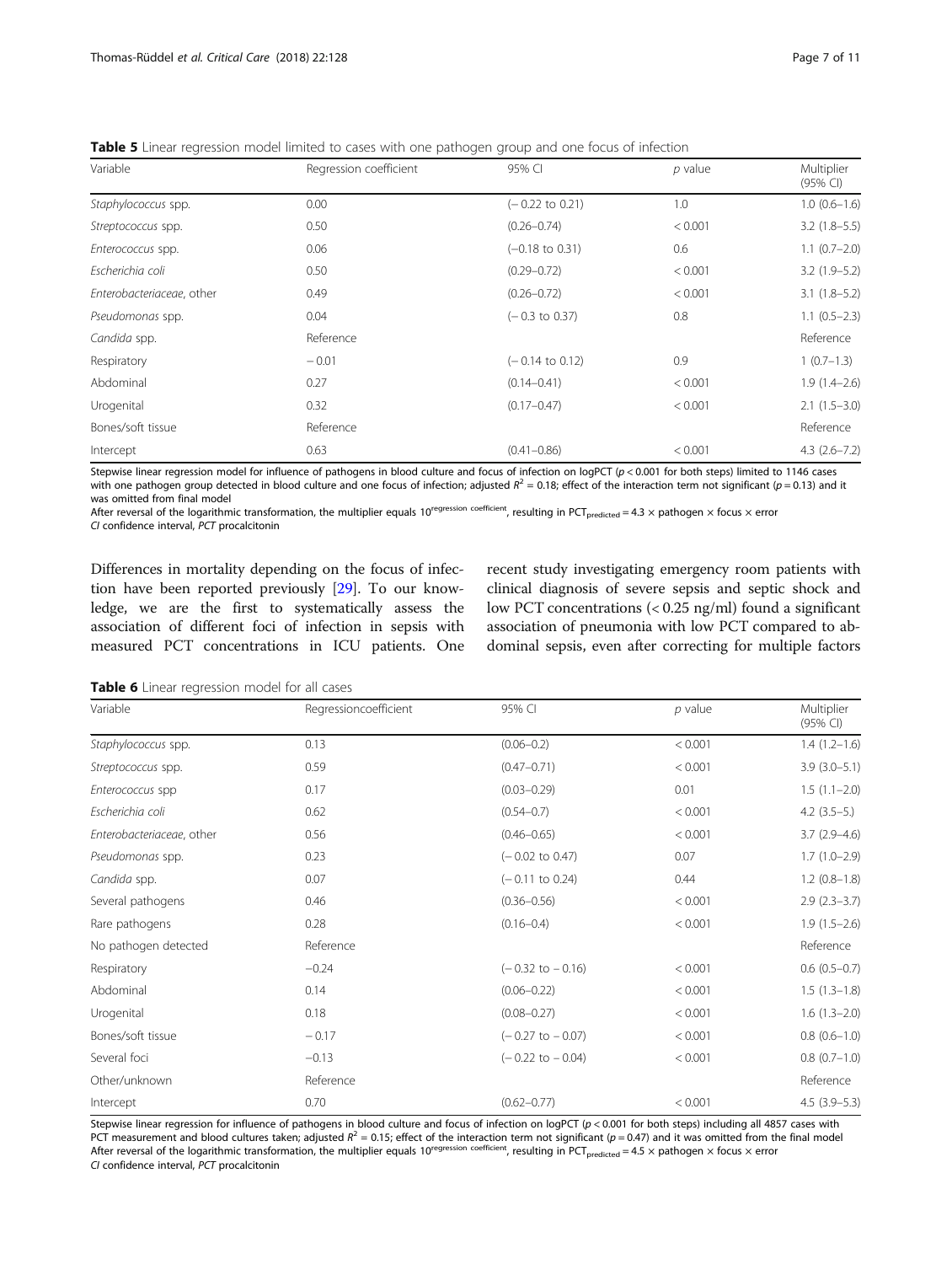<span id="page-7-0"></span>

including bacteremia [[30](#page-10-0)]. Such a difference in the PCT response might be explained by differences in the spectrum of pathogens depending on the focus of infection. However, the focus of infection and the underlying pathogen were independently associated with PCT concentrations in our multivariate analysis. Therefore, variations in the host response or in rates of bacteremia depending on the site of infection could be another explanation for differences in PCT concentrations. Indeed, bacteremia with a low bacterial load developed late in the course of experimental pneumonia [\[31\]](#page-10-0). Higher degrees of systemic bacterial load in bacteremia patients seemed to be associated with higher PCT concentrations [\[32](#page-10-0)]. An abdominal focus might be associated with a higher bacterial load as the lymphatic flow from the peritoneal cavity drains directly to the systemic circulation and the venous blood from the abdominal organs drains to the liver. To our knowledge there are no experimental or clinical data helping to support or discard those hypotheses. In mice, a gene array study comparing a pneumococcal pneumonia model and a polymicrobial fecal peritonitis model could not differentiate effects depending on sites of infection and pathogens [[33](#page-10-0)].

Several authors have suggested that very high PCT concentrations are associated with Gram-negative bacteremia, and thus to tailor antimicrobial therapy [\[5](#page-9-0)–[10,](#page-9-0) [15,](#page-9-0) [16](#page-9-0)]. However, according to our data, the clinical use of such an approach is limited by several factors. Firstly, a sepsis patient with only moderately elevated PCT concentrations has a low probability of Gram-negative bacteremia, but

might still have a severe Gram-negative infection without bacteremia. Secondly, there is a large heterogeneity in PCT concentrations leaving a large area of overlap between Gram-negative bacteremia, Gram-positive bacteremia and candidemia. Although the reported AUCs for the differentiation of Gram-negative bacteremia from Gram-positive bacteremia were between 0.77 and 0.87 [\[5,](#page-9-0) [8,](#page-9-0) [9\]](#page-9-0), we could not confirm such a high diagnostic accuracy as our analysis resulted in an AUC of 0.69 only. Furthermore, specificity was insufficient for clinical application. A diagnostic test guiding decisions about potentially lifesaving therapy needs to have a better diagnostic accuracy than that observed in our data in a high number of patients. Thirdly, as demonstrated in our study, the observed differences in PCT concentrations are associated with more specific groups of pathogens. We observed no differences in PCT concentrations between bacteremia with Staphylococcus spp., Enterococcus spp., Pseudomonas spp. and Candida spp., four groups of pathogens that would require very different empirical antimicrobial therapy.

Our analysis has several strengths and weaknesses. To our knowledge, this is the first study on the subject combining a large number of cases with a sufficient amount of clinical data in a fairly homogeneous group of sepsis patients treated in intensive care units. In contrast to previous studies, mostly based on laboratory data only, all of our patients had a clinical diagnosis of sepsis with organ dysfunction and the clinical relevance of any detected pathogen was assessed by the treating physicians. As this is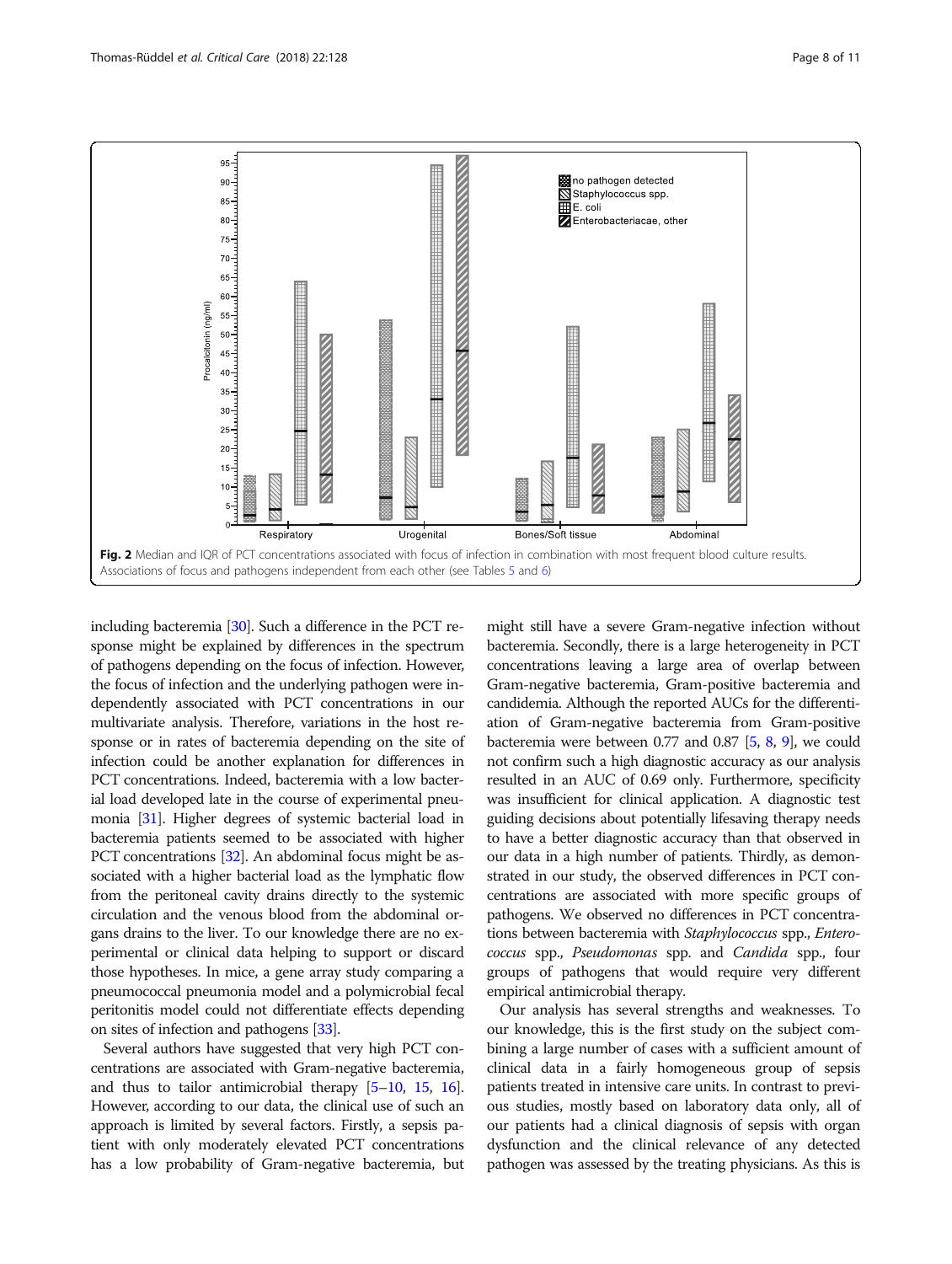<span id="page-8-0"></span>Table 7 Linear regression model for all cases with forward selection of potential confounders

| Variable                 | Regression<br>coefficient | 95% CI                      | $p$ value | Multiplier<br>(95% CI) |
|--------------------------|---------------------------|-----------------------------|-----------|------------------------|
| Staphylococcus spp.      | 0.11                      | $(0.05 - 0.18)$             | < .001    | $1.3(1.1-1.5)$         |
| Streptococcus spp.       | 0.50                      | $(0.39 - 0.62)$             | < .001    | $3.2(2.5-4.2)$         |
| Enterococcus spp.        | 0.14                      | $(0.02 - 0.26)$             | 0.02      | $1.4(1.0-1.8)$         |
| Escherichia coli         | 0.52                      | $(0.45 - 0.59)$             | < 0.01    | $3.3(2.8-3.9)$         |
| Enterobacteriacae, other | 0.51                      | $(0.42 - 0.6)$              | < .001    | $3.2$ (2.6-4.0)        |
| Pseudomonas spp.         | 0.16                      | $(-0.06 \text{ to } 0.39)$  | 0.16      | $1.4(0.9-2.5)$         |
| Candida spp.             | 0.14                      | $(-0.03$ to 0.31)           | 0.11      | $1.4(0.9 - 2.0)$       |
| Several pathogens        | 0.36                      | $(0.26 - 0.46)$             | < .001    | $2.3(1.8-2.9)$         |
| Rare pathogens           | 0.20                      | $(0.08 - 0.32)$             | < .001    | $1.6(1.2 - 2.1)$       |
| No pathogen detected     | Reference                 |                             |           | Reference              |
| Respiratory              | $-0.24$                   | $(-0.31$ to $-0.16)$        | < .001    | $0.6(0.5-0.7)$         |
| Abdominal                | 0.09                      | $(0.01 - 0.17)$             | < .001    | $1.2(1.0-1.5)$         |
| Urogenital               | 0.20                      | $(0.11 - 0.3)$              | 0.02      | $1.6(1.3-2.0)$         |
| Bones/soft tissue        | $-0.19$                   | $(-0.28 \text{ to } -0.1)$  | < .001    | $0.6(0.5-0.8)$         |
| Several foci             | $-0.10$                   | $(-0.19 \text{ to } -0.02)$ | < .001    | $0.8(0.6-1.0)$         |
| Other/unknown            | Reference                 |                             |           | Reference              |
| Male                     | 0.06                      | $(0.02 - 0.1)$              | 0.002     | $1.1(1.0-1.3)$         |
| Female                   | Reference                 |                             |           | Reference              |
| Community acquired       | 0.16                      | $(0.11 - 0.2)$              | < .001    | $1.4(1.3-1.6)$         |
| ICU acquired             | $-0.14$                   | $(-0.2$ to $-0.09)$         | < .001    | $0.7(0.6 - 0.8)$       |
| Normal ward acquired     | Reference                 |                             |           | Reference              |
| Lactate per mmol/l       | 0.01                      | $(0.01 - 0.02)$             | < .001    | $1.0(1.0-1.0)$         |
| SOFA score per point     | 0.03                      | $(0.02 - 0.04)$             | < .001    | $1.1(1.0-1.1)$         |
| Septic shock             | 0.22                      | $(0.18 - 0.27)$             | < .001    | $1.7(1.5-1.9)$         |
| Intercept                | 0.66                      | $(0.57 - 0.74)$             | < .001    | $4.5(3.7-5.5)$         |

General linear model for influence of pathogens in blood culture and focus of infection on logPCT (p < 0.001 for both factors) including all 3156 cases with PCT measurement and blood cultures taken before start of new antimicrobial therapy; additional potential confounders added by stepwise selection; age ( $p = 0.3$ ) and type of ICU admission (0.14) were only ones not selected. Adjusted  $R^2 = 0.24$ ; interaction terms not included in model

After reversal of the logarithmic transformation, the multiplier equals  $10^{\text{regression coefficient}}$ , resulting in PCT<sub>predicted</sub> = 4.5 × pathogen × focus × confounders × error CI confidence interval, ICU intensive care unit, PCT procalcitonin, SOFA Sequential Organ Failure Assessment Score

a secondary analysis of data from a multicenter quality improvement trial, the available information is limited. We have no information on how the focus of infection was diagnosed and which pathogens were detected from the focus of infection. Assessment of the blood culture results and the underlying infection was not confirmed by an independent review board.

# Conclusions

Serum procalcitonin concentrations are higher in patients with Gram-negative bacteremia than in patients with Gram-positive bacteremia or candidemia. However, the discriminatory power of this difference is too low to guide therapeutic decisions. Variations in PCT serum concentrations are not determined by Gram-negative or Gram-positive bacteria per se, but by certain groups of pathogens and different foci of infection. Although PCT

concentrations could give some additional information about the likelihood of distinct pathogens and foci of infection in sepsis patients, this information should be interpreted with caution and in due consideration with all available clinical information, and it can never replace a thorough microbiological work up and search for a focus of infection. However, it might reflect the degree of immune response to the underlying infection.

# Additional files

[Additional file 1:](https://doi.org/10.1186/s13054-018-2050-9) All involved ethical bodies with reference number of the vote (PDF 45 kb)

[Additional file 2:](https://doi.org/10.1186/s13054-018-2050-9) Figure S1. P-P plots of PCT and logPCT. Figure S2. AUC plots for ROC analyses. Tables S1 and S2. Regression models limited to cases with blood cultures taken before start of antimicrobial therapy (DOC 215 kb)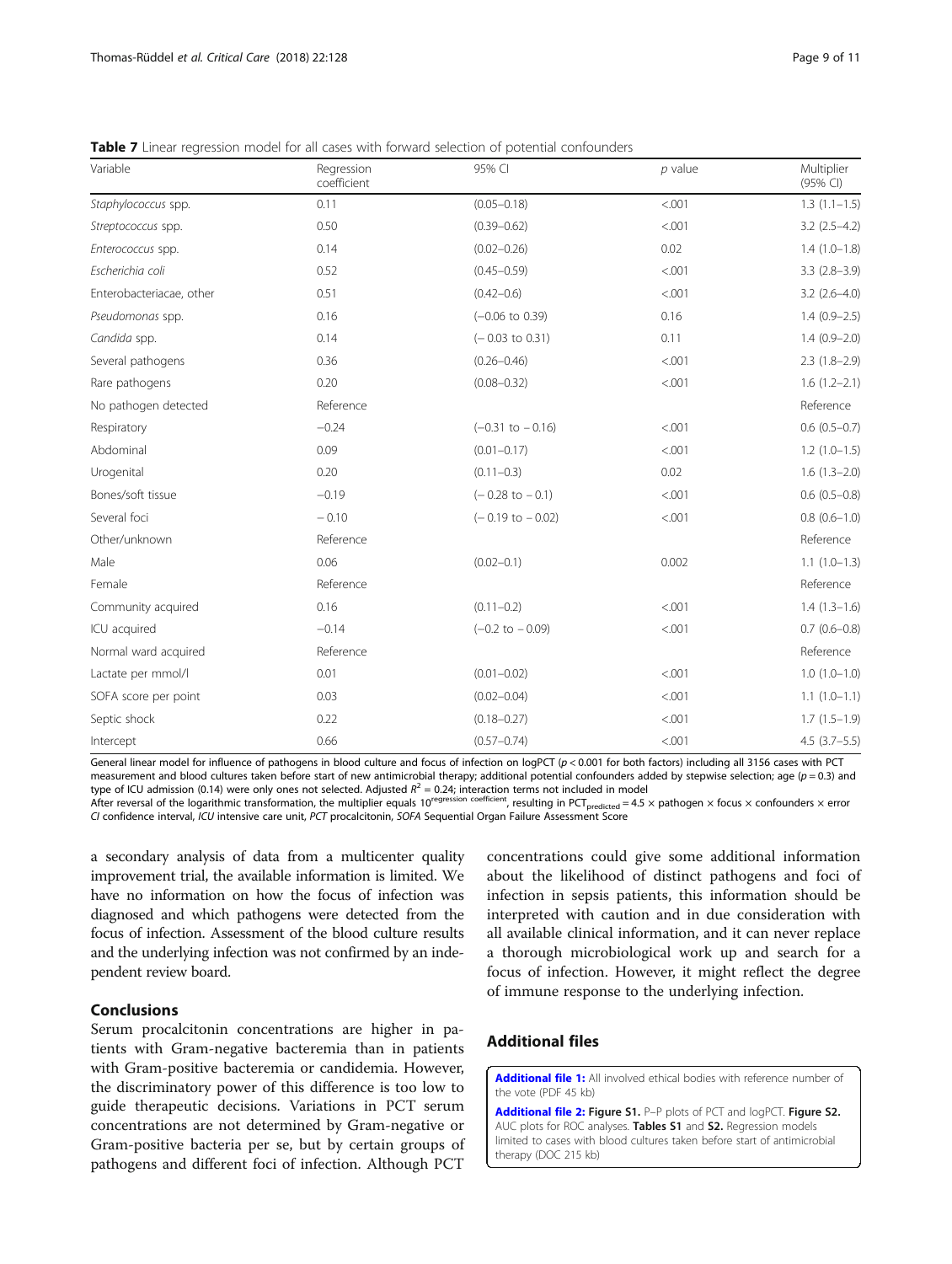# <span id="page-9-0"></span>Abbreviations

ANOVA: Analysis of variance; AUC: Area under the curve; CI: Confidence interval; CRP: C-reactive protein; ICU: Intensive care unit; IQR: Interquartile range; PCT: Procalcitonin; ROC: Receiver operating characteristic; SOFA: Sequential Organ Failure Assessment Score; spp.: Species pluralis; WBC: White blood cell count

#### Acknowledgements

A complete list of all institutions and investigators participating in the collection of the used dataset has been provided previously [11]. Some preliminary analyses were presented as an abstract at the Weimar Sepsis Update 2015 [[34](#page-10-0)].

#### Funding

The original trial (NCT01187134) whose dataset was analyzed was funded by the German Federal Ministry of Education and Research via the Center for Sepsis Control and Care integrated research and treatment center (FKZ 01EO1002). The funding body had no part in the design, analysis and interpretation of data in the presented manuscript.

# Availability of data and materials

The datasets analyzed during the current study are available from the corresponding author on reasonable request.

## Authors' contributions

DOT-R and BP planned the secondary analysis presented in the manuscript. DOT-R conducted the statistical analysis. All authors participated in the interpretation of results. DOT-R drafted the manuscript and all authors revised it critically for important intellectual content. KR and FB designed, organized and led the cluster randomized trial whose dataset was analyzed. All authors participated in the original data collection and gave final consent of the version to be published. All authors read and approved the final manuscript.

#### Ethics approval and consent to participate

The original trial whose dataset was analyzed was approved by the local ethics committees at each participating institution and by the responsible state data protection boards. The need for informed consent was waived by all committees and data protection boards. The main vote was by the ethics committee of the University Hospital Jena (2910-08/10). A list of all involved ethical bodies is supplied as Additional file [1](#page-8-0). No ethics approval was necessary for this secondary analysis.

#### Competing interests

The authors declare that they have no competing interests.

# Publisher's Note

Springer Nature remains neutral with regard to jurisdictional claims in published maps and institutional affiliations.

#### Author details

<sup>1</sup> Center for Sepsis Control and Care, Jena University Hospital, Jena, Germany. <sup>2</sup> Department of Anesthesiology and Intensive Care Medicine, Jena University Hospital, Am Klinikum 1, 07747 Jena, Germany. <sup>3</sup>Department of Anaesthesiology and Intensive Care Medicine, University Hospital Schleswig-Holstein, Campus Kiel, Kiel, Germany. <sup>4</sup>Clinic of Anaesthesiology, University Hospital Medical School, Ulm, Germany.

# Received: 25 October 2017 Accepted: 23 April 2018 Published online: 13 May 2018

# References

- 1. Maruna P, Nedelnikova K, Gurlich R. Physiology and genetics of procalcitonin. Physiol Res. 2000;49(Suppl 1):S57–61.
- 2. Meisner M. Pathobiochemistry and clinical use of procalcitonin. Clin Chim Acta. 2002;323(1–2):17–29.
- 3. Wacker C, Prkno A, Brunkhorst FM, Schlattmann P. Procalcitonin as a diagnostic marker for sepsis: a systematic review and meta-analysis. Lancet Infect Dis. 2013;13(5):426–35.
- 4. Rhodes A, Evans LE, Alhazzani W, Levy MM, Antonelli M, Ferrer R, Kumar A, Sevransky JE, Sprung CL, Nunnally ME, et al. Surviving Sepsis Campaign:

International Guidelines for Management of Sepsis and Septic Shock: 2016. Intensive Care Med. 2017;43(3):304–77.

- 5. Brodska H, Malickova K, Adamkova V, Benakova H, Stastna MM, Zima T. Significantly higher procalcitonin levels could differentiate Gram-negative sepsis from Gram-positive and fungal sepsis. Clin Exp Med. 2012;13(3):165–70.
- 6. Moyer MW. New biomarkers sought for improving sepsis management and care. Nat Med. 2012;18(7):999.
- 7. Beloborodova NV, Vostrikova T, Chernevskaia EA. Etiology of postoperative bacteremias in an intensive care unit: an association with the level of procalcitonin. Anesteziol Reanimatol. 2008;4:22–7.
- Charles PE, Ladoire S, Aho S, Quenot JP, Doise JM, Prin S, Olsson NO, Blettery B. Serum procalcitonin elevation in critically ill patients at the onset of bacteremia caused by either Gram negative or Gram positive bacteria. BMC Infect Dis. 2008;8:38.
- 9. Leli C, Ferranti M, Moretti A, Al Dhahab ZS, Cenci E, Mencacci A. Procalcitonin levels in gram-positive, gram-negative, and fungal bloodstream infections. Dis Markers. 2015;2015:701480.
- 10. Oussalah A, Ferrand J, Filhine-Tresarrieu P, Aissa N, Aimone-Gastin I, Namour F, Garcia M, Lozniewski A, Gueant JL. Diagnostic accuracy of procalcitonin for predicting blood culture results in patients with suspected bloodstream infection: an observational study of 35,343 consecutive patients (a STROBEcompliant article). Medicine (Baltimore). 2015;94(44):e1774.
- 11. Bloos F, Ruddel H, Thomas-Ruddel D, Schwarzkopf D, Pausch C, Harbarth S, Schreiber T, Grundling M, Marshall J, Simon P, et al. Effect of a multifaceted educational intervention for anti-infectious measures on sepsis mortality: a cluster randomized trial. Intensive Care Med. 2017;43(11):1602–12.
- 12. Bloos F, Thomas-Ruddel D, Ruddel H, Engel C, Schwarzkopf D, Marshall JC, Harbarth S, Simon P, Riessen R, Keh D, et al. Impact of compliance with infection management guidelines on outcome in patients with severe sepsis: a prospective observational multi-center study. Crit Care. 2014;18(2):R42.
- 13. Kocazeybek B, Kucukoglu S, Oner YA. Procalcitonin and C-reactive protein in infective endocarditis: correlation with etiology and prognosis. Chemotherapy. 2003;49(1–2):76–84.
- 14. Koivula I, Hamalainen S, Jantunen E, Pulkki K, Kuittinen T, Nousiainen T, Juutilainen A. Elevated procalcitonin predicts Gram-negative sepsis in haematological patients with febrile neutropenia. Scand J Infect Dis. 2011;43(6–7):471–8.
- 15. Nakajima A, Yazawa J, Sugiki D, Mizuguchi M, Sagara H, Fujisiro M, Shibazaki M, Hitani A, To M, Haruki K. Clinical utility of procalcitonin as a marker of sepsis: a potential predictor of causative pathogens. Intern Med. 2014;53(14): 1497–503.
- 16. Guo SY, Zhou Y, Hu QF, Yao J, Wang H. Procalcitonin is a marker of Gramnegative bacteremia in patients with sepsis. Am J Med Sci. 2015;349(6):499–504.
- 17. Matwiyoff GN, Prahl JD, Miller RJ, Carmichael JJ, Amundson DE, Seda G, Daheshia M. Immune regulation of procalcitonin: a biomarker and mediator of infection. Inflamm Res. 2012;61(5):401–9.
- 18. Gao H, Evans TW, Finney SJ. Bench-to-bedside review: sepsis, severe sepsis and septic shock—does the nature of the infecting organism matter? Crit Care. 2008;12(3):213.
- 19. Leaver S, Burke Gaffney A, Evans TW. Gram-positive and Gram-negative sepsis: two disease entities? In: Vincent J-L, editor. Intensive Care Medicine: Annual Update 2008. New York: Springer; 2008. p. 395–403.
- 20. Feezor RJ, Oberholzer C, Baker HV, Novick D, Rubinstein M, Moldawer LL, Pribble J, Souza S, Dinarello CA, Ertel W, et al. Molecular characterization of the acute inflammatory response to infections with gram-negative versus gram-positive bacteria. Infect Immun. 2003;71(10):5803–13.
- 21. Mohamed MA, Cunningham-Rundles S, Dean CR, Hammad TA, Nesin M. Levels of pro-inflammatory cytokines produced from cord blood in-vitro are pathogen dependent and increased in comparison to adult controls. Cytokine. 2007;39(3):171–7.
- 22. Re F, Strominger JL. Toll-like receptor 2 (TLR2) and TLR4 differentially activate human dendritic cells. J Biol Chem. 2001;276(40):37692–9.
- 23. Abe R, Oda S, Sadahiro T, Nakamura M, Hirayama Y, Tateishi Y, Shinozaki K, Hirasawa H. Gram-negative bacteremia induces greater magnitude of inflammatory response than Gram-positive bacteremia. Crit Care. 2010;14(2):R27.
- 24. Prat C, Dominguez J, Andreo F, Blanco S, Pallares A, Cuchillo F, Ramil C, Ruiz-Manzano J, Ausina V. Procalcitonin and neopterin correlation with aetiology and severity of pneumonia. J Inf Secur. 2006;52(3):169–77.
- 25. Self WH, Balk RA, Grijalva CG, Williams DJ, Zhu Y, Anderson EJ, Waterer GW, Courtney DM, Bramley AM, Trabue C, et al. Procalcitonin as a marker of etiology in adults hospitalized with community-acquired pneumonia. Clin Infect Dis. 2017;65(2):183–90.